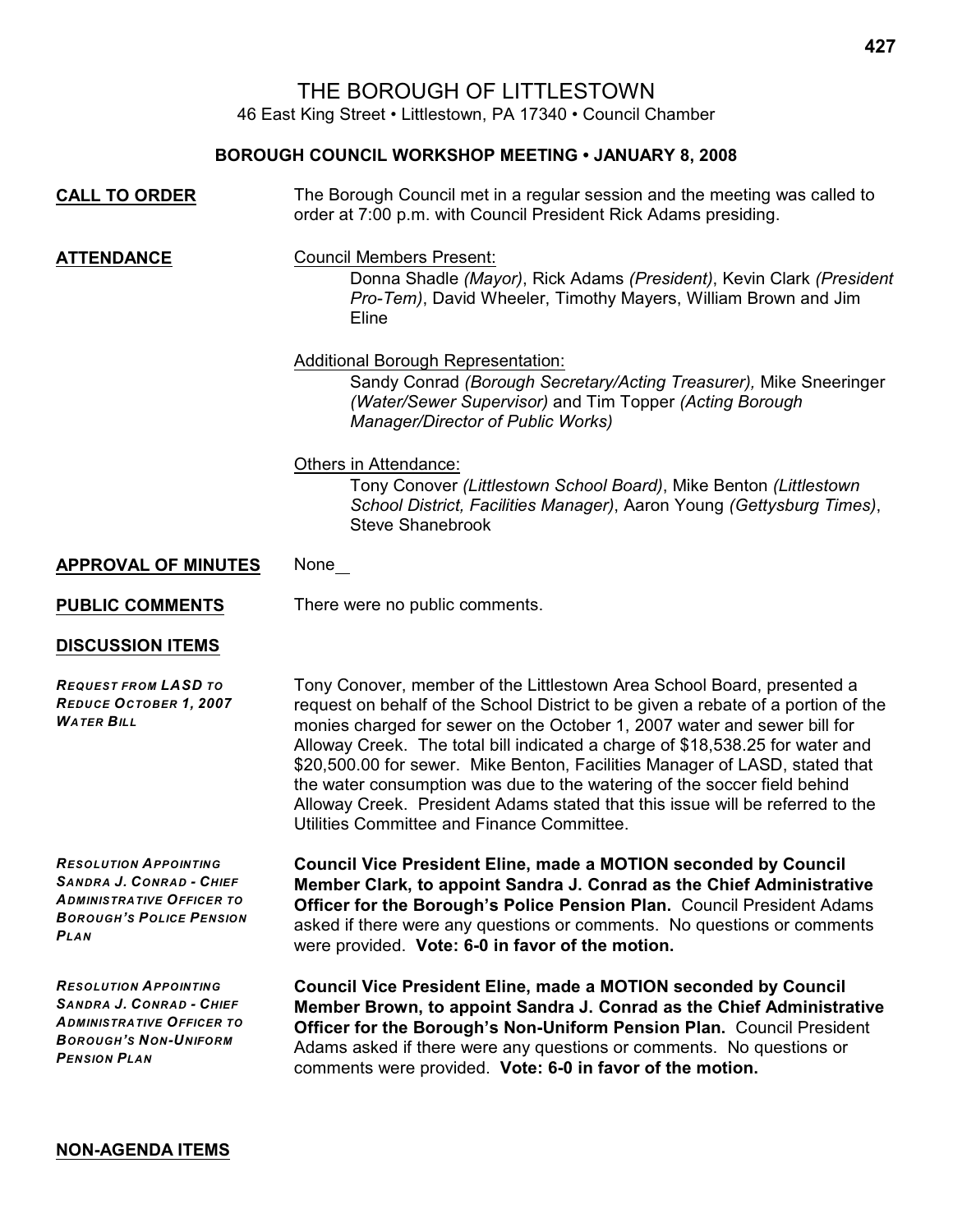## **BOROUGH COUNCIL WORKSHOP MEETING • JANUARY 8, 2008 428**

| <b>REAPPOINT TIM MAYERS TO</b><br><b>CIVIL SERVICE COMMISSION</b> | <b>Council Member Clark, made a MOTION seconded by Council Vice</b><br>President Eline, to reappoint Tim Mayers to the Civil Service Commission<br>with the term to expire December 31, 2010. Council President Adams<br>stated that this is a non-agenda and asked if there were any questions or<br>comments. No questions or comments were provided. Vote: 6-0 in favor of<br>the motion.                                                                                                                                                                                                                                |
|-------------------------------------------------------------------|-----------------------------------------------------------------------------------------------------------------------------------------------------------------------------------------------------------------------------------------------------------------------------------------------------------------------------------------------------------------------------------------------------------------------------------------------------------------------------------------------------------------------------------------------------------------------------------------------------------------------------|
| <b>CELL PHONE INSURANCE</b>                                       | Borough Council referred this subject to the Property and Supply Committee.                                                                                                                                                                                                                                                                                                                                                                                                                                                                                                                                                 |
| <b>EXIT AUDIT - YVETTE KREITZ</b>                                 | Council President Adams stated that the Borough just received the completed<br>Exit Audit that was done after Yvette Kreitz, former Borough Manager,<br>resigned. This Exit Audit is available for review and will be discussed in detail<br>at the January 22, 2008 Regular Meeting of Borough Council.                                                                                                                                                                                                                                                                                                                    |
| <b>SHANEBROOK APPEAL</b>                                          | <b>Council Member Clark, made a MOTION seconded by Council Member</b><br>Brown, to approve the adoption of the document titled Local Agency<br>Appeal - Appeal of Steven A. Shanebrook and Wanda L. Shanebrook,<br>from denial of four waiver/modification requests. Council President Adams<br>stated that this is a non-agenda and asked if there were any questions or<br>comments. No questions or comments were provided. Vote: 4-0 in favor of<br>the motion. (Council Member Wheeler and Council Member Mayers<br>abstained due to the fact that they did not take part in the Hearing held<br>on December 19, 2007) |
| <b>RECESS</b>                                                     | Council President Adams announced, at 7:25 p.m. that the Borough Council<br>would recess for an Executive Session for personnel matters.                                                                                                                                                                                                                                                                                                                                                                                                                                                                                    |
| <b>RECONVENE</b>                                                  | The Borough Council reconvened at 7:38 p.m. and the public was invited back into the<br>meeting room.                                                                                                                                                                                                                                                                                                                                                                                                                                                                                                                       |
| <b>START DATE - LINDA HESS,</b><br><b>BOROUGH MANAGER</b>         | <b>Council Vice President Eline, made a MOTION seconded by Council</b><br>Member Clark, to allow Ms. Linda Hess to start as Borough Manager on<br>Monday, January 14, 2008. Council President Adams stated that this is a<br>non-agenda and asked if there were any questions or comments. No<br>questions or comments were provided. Vote: 5-1 in favor of the motion.<br>(Council Member Wheeler opposed)                                                                                                                                                                                                                 |
| <b>HIRING LOUIS SMALL -</b><br><b>MAINTENANCE CREWMAN</b>         | <b>Council Vice President Eline, made a MOTION seconded by Council</b><br>Member Brown, to hire Louis Small as a Maintenance Crewman at a<br>starting rate of \$10.50/hour contingent upon a background check being<br>completed. Council President Adams stated that this is a non-agenda and<br>asked if there were any questions or comments. No questions or comments<br>were provided. Vote: 6-0 in favor of the motion.                                                                                                                                                                                               |
| <u>RECESS</u>                                                     | Council President Adams announced, at 7:46 p.m. that the Borough Council<br>would recess for an Executive Session for personnel matters.                                                                                                                                                                                                                                                                                                                                                                                                                                                                                    |
| <b>RECONVENE</b>                                                  | The Borough Council reconvened at 7:49 p.m. and the public was invited back<br>into the meeting room.                                                                                                                                                                                                                                                                                                                                                                                                                                                                                                                       |